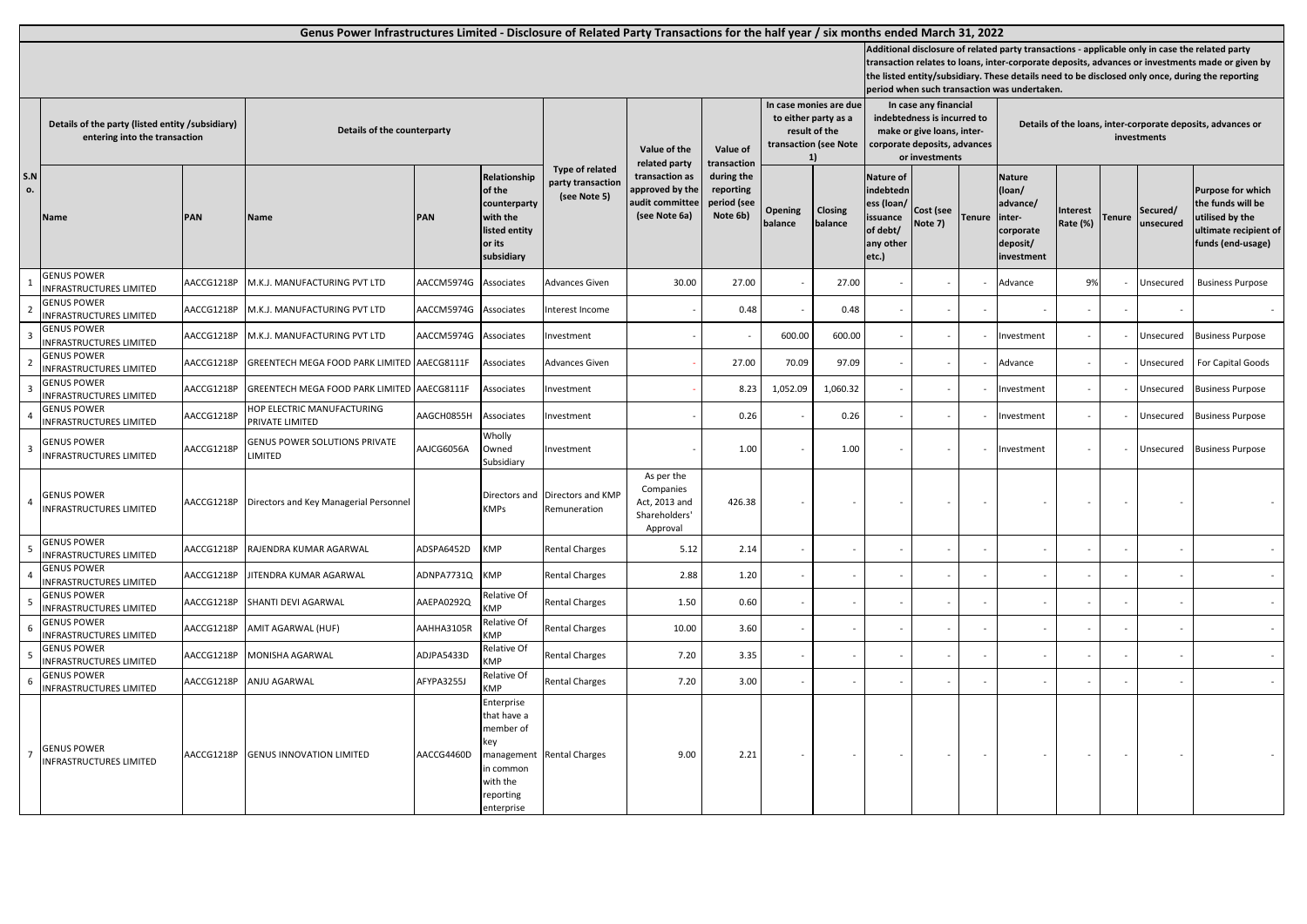|           |                                                                                   |            |                                         |            |                                                                                                                 |                                                               |                               |                                                                       |                                                                      | In case monies are due    |                    | In case any financial                                                                                       |                      |                                                                            |                                                                                      |                          |               |                         |                                                                                                                |  |  |
|-----------|-----------------------------------------------------------------------------------|------------|-----------------------------------------|------------|-----------------------------------------------------------------------------------------------------------------|---------------------------------------------------------------|-------------------------------|-----------------------------------------------------------------------|----------------------------------------------------------------------|---------------------------|--------------------|-------------------------------------------------------------------------------------------------------------|----------------------|----------------------------------------------------------------------------|--------------------------------------------------------------------------------------|--------------------------|---------------|-------------------------|----------------------------------------------------------------------------------------------------------------|--|--|
|           | Details of the party (listed entity /subsidiary)<br>entering into the transaction |            | Details of the counterparty             |            |                                                                                                                 |                                                               | Value of the<br>related party | Value of<br>transaction                                               | to either party as a<br>result of the<br>transaction (see Note<br>1) |                           |                    | indebtedness is incurred to<br>make or give loans, inter-<br>corporate deposits, advances<br>or investments |                      | Details of the loans, inter-corporate deposits, advances or<br>investments |                                                                                      |                          |               |                         |                                                                                                                |  |  |
| S.N<br>ο. | Name                                                                              | PAN        | Name                                    | PAN        | Relationship<br>of the<br>counterparty<br>with the<br>listed entity<br>or its<br>subsidiary                     | Type of related<br>party transaction<br>(see Note 5)          |                               | transaction as<br>approved by the<br>audit committee<br>(see Note 6a) | during the<br>reporting<br>period (see<br>Note 6b)                   | <b>Opening</b><br>balance | Closing<br>balance | <b>Nature of</b><br>indebtedn<br>ess (loan/<br>issuance<br>of debt/<br>any other<br>etc.)                   | Cost (see<br>Note 7) | <b>Tenure</b>                                                              | <b>Nature</b><br>(loan/<br>advance/<br>inter-<br>corporate<br>deposit/<br>investment | Interest<br>Rate (%)     | <b>Tenure</b> | Secured/<br>unsecured   | <b>Purpose for which</b><br>the funds will be<br>utilised by the<br>ultimate recipient of<br>funds (end-usage) |  |  |
|           | 6 GENUS POWER<br>INFRASTRUCTURES LIMITED                                          | AACCG1218P | <b>GENUS INNOVATION LIMITED</b>         | AACCG4460D | Enterprise<br>that have a<br>member of<br>key<br>management<br>in common<br>with the<br>reporting<br>enterprise | Rental Income                                                 | 15.00                         | 6.85                                                                  | $\sim$                                                               |                           |                    | $\overline{\phantom{a}}$                                                                                    | $\sim$               | $\sim$                                                                     |                                                                                      | $\overline{\phantom{a}}$ | $\sim$        |                         |                                                                                                                |  |  |
|           | 7 GENUS POWER<br><b>INFRASTRUCTURES LIMITED</b>                                   | AACCG1218P | <b>GENUS INNOVATION LIMITED</b>         | AACCG4460D | Enterprise<br>that have a<br>member of<br>key<br>management<br>in common<br>with the<br>reporting<br>enterprise | Sale of Goods and<br>Services and Fixed<br>Assests            | 6,000.00                      | 3,547.91                                                              | 1,385.39                                                             | 2,228.94                  |                    |                                                                                                             |                      |                                                                            |                                                                                      | $\bar{a}$                |               |                         |                                                                                                                |  |  |
|           | 8 GENUS POWER<br>INFRASTRUCTURES LIMITED                                          | AACCG1218P | <b>GENUS INNOVATION LIMITED</b>         | AACCG4460D | Enterprise<br>that have a<br>member of<br>key<br>managemen<br>in common<br>with the<br>reporting<br>enterprise  | Purchase of Goods<br>and Services and<br><b>Fixed Assests</b> | 600.00                        | 198.28                                                                |                                                                      |                           |                    |                                                                                                             |                      |                                                                            |                                                                                      | $\sim$                   |               |                         |                                                                                                                |  |  |
|           | <b>GENUS POWER</b><br>INFRASTRUCTURES LIMITED                                     | AACCG1218P | <b>GENUS INNOVATION LIMITED</b>         | AACCG4460D | Enterprise<br>that have a<br>member of<br>key<br>management<br>in common<br>with the<br>reporting<br>enterprise | Investment                                                    |                               |                                                                       | 1,204.88                                                             | 1524.62*                  |                    |                                                                                                             |                      | Investment                                                                 |                                                                                      | $\sim$                   | Unsecured     | <b>Business Purpose</b> |                                                                                                                |  |  |
|           | 8 GENUS POWER<br>INFRASTRUCTURES LIMITED                                          | AACCG1218P | <b>GENUS PAPER &amp; BOARDS LIMITED</b> | AAECG5483A | Enterprise<br>that have a<br>member of<br>key<br>management<br>in common<br>with the<br>reporting<br>enterprise | Purchase of Goods<br>and Services                             | 300.00                        | 152.71                                                                | $-7.50$                                                              | $-193.45$                 | $\sim$             | $\overline{\phantom{a}}$                                                                                    |                      | $\sim$                                                                     |                                                                                      | $\overline{\phantom{a}}$ | $\sim$        |                         |                                                                                                                |  |  |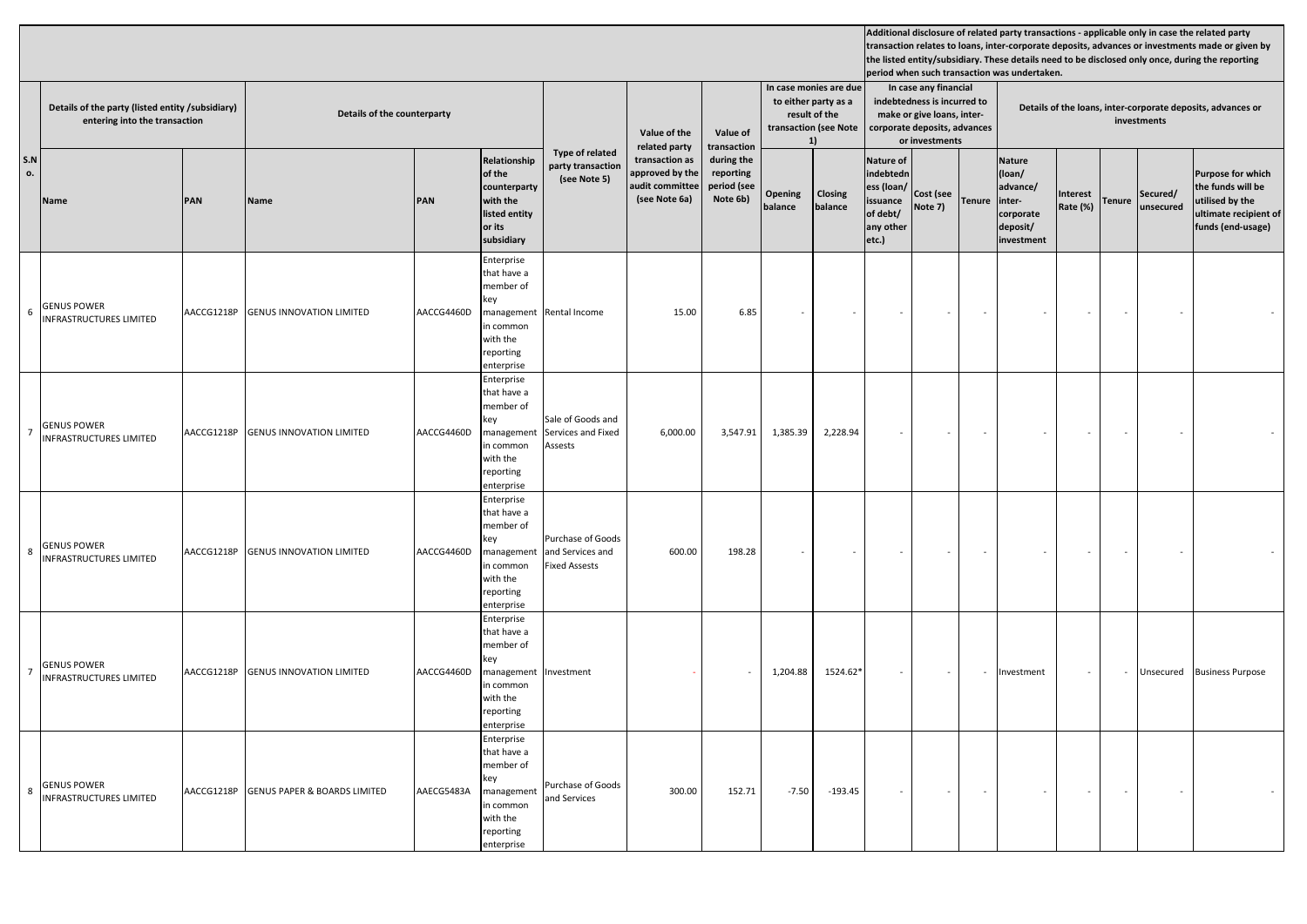|           | Details of the party (listed entity /subsidiary)<br>entering into the transaction |            |                                                      | Details of the counterparty |                                                                                                                 |                                                      | Value of the<br>related party                                         | Value of<br>transaction                            | In case monies are due<br>to either party as a<br>result of the<br>transaction (see Note<br>1) |                    |                                                                                           | In case any financial<br>indebtedness is incurred to<br>make or give loans, inter-<br>corporate deposits, advances<br>or investments |               | Details of the loans, inter-corporate deposits, advances or<br>investments           |                      |                          |                          |                                                                                                                |  |  |
|-----------|-----------------------------------------------------------------------------------|------------|------------------------------------------------------|-----------------------------|-----------------------------------------------------------------------------------------------------------------|------------------------------------------------------|-----------------------------------------------------------------------|----------------------------------------------------|------------------------------------------------------------------------------------------------|--------------------|-------------------------------------------------------------------------------------------|--------------------------------------------------------------------------------------------------------------------------------------|---------------|--------------------------------------------------------------------------------------|----------------------|--------------------------|--------------------------|----------------------------------------------------------------------------------------------------------------|--|--|
| S.N<br>ο. | Name                                                                              | PAN        | Name                                                 | PAN                         | Relationship<br>of the<br>counterparty<br>with the<br>listed entity<br>or its<br>subsidiary                     | Type of related<br>party transaction<br>(see Note 5) | transaction as<br>approved by the<br>audit committee<br>(see Note 6a) | during the<br>reporting<br>period (see<br>Note 6b) | <b>Opening</b><br>balance                                                                      | Closing<br>balance | <b>Nature of</b><br>indebtedn<br>ess (loan/<br>issuance<br>of debt/<br>any other<br>etc.) | Cost (see<br>Note 7)                                                                                                                 | <b>Tenure</b> | <b>Nature</b><br>(loan/<br>advance/<br>inter-<br>corporate<br>deposit/<br>investment | Interest<br>Rate (%) | <b>Tenure</b>            | Secured/<br>unsecured    | <b>Purpose for which</b><br>the funds will be<br>utilised by the<br>ultimate recipient of<br>funds (end-usage) |  |  |
|           | 9 GENUS POWER<br>INFRASTRUCTURES LIMITED                                          | AACCG1218P | <b>GENUS PAPER &amp; BOARDS LIMITED</b>              | AAECG5483A                  | Enterprise<br>that have a<br>member of<br>key<br>management<br>in common<br>with the<br>reporting<br>enterprise | Investment                                           |                                                                       |                                                    | 51.25                                                                                          | 69.50*             | $\sim$                                                                                    | $\sim$                                                                                                                               |               | Investment                                                                           | $\sim$               | $\sim$                   |                          | Unsecured Business Purpose                                                                                     |  |  |
|           | 8 GENUS POWER<br><b>INFRASTRUCTURES LIMITED</b>                                   | AACCG1218P | <b>GENUS CONSORTIUM</b>                              | AAAAG6709K                  | Enterprise<br>that have a<br>member of<br>key<br>management<br>in common<br>with the<br>reporting<br>enterprise | <b>Advances Given</b>                                |                                                                       |                                                    | 805.49                                                                                         | 805.49             |                                                                                           |                                                                                                                                      |               |                                                                                      |                      | $\overline{\phantom{a}}$ | Unsecured                | <b>Business Purpose</b>                                                                                        |  |  |
|           | 9 GENUS POWER<br>INFRASTRUCTURES LIMITED                                          | AACCG1218P | <b>GENUS APPARELS LIMITED</b>                        | AABCN8589R                  | Enterprise<br>that have a<br>member of<br>key<br>management<br>in common<br>with the<br>reporting<br>enterprise | Purchase of Goods<br>and Services                    | 300.00                                                                | 23.55                                              | $\sim$                                                                                         | 3.01               |                                                                                           |                                                                                                                                      |               |                                                                                      |                      | $\sim$                   | $\overline{\phantom{a}}$ |                                                                                                                |  |  |
|           | 10 GENUS POWER<br>INFRASTRUCTURES LIMITED                                         | AACCG1218P | J C TEXTILES PRIVATE LIMITED                         | AAACJ0542M                  | Enterprise<br>that have a<br>member of<br>key<br>management<br>in common<br>with the<br>reporting<br>enterprise | <b>Rental Charges</b>                                | 34.00                                                                 | 12.00                                              | $\sim$                                                                                         |                    |                                                                                           | $\bar{\phantom{a}}$                                                                                                                  |               | $\sim$                                                                               |                      | $\overline{\phantom{a}}$ | $\sim$                   |                                                                                                                |  |  |
|           | 9 GENUS POWER<br>INFRASTRUCTURES LIMITED                                          | AACCG1218P | <b>HI-PRINT ELECTROMACK PRIVATE</b><br><b>IMITED</b> | AABCH3417Q                  | Enterprise<br>that have a<br>member of<br>key<br>management<br>in common<br>with the<br>reporting<br>enterprise | Investment                                           |                                                                       |                                                    | 90.56                                                                                          | 90.56              | $\sim$                                                                                    | $\overline{\phantom{a}}$                                                                                                             |               | Investment                                                                           |                      | $\sim$                   | Unsecured                | <b>Business Purpose</b>                                                                                        |  |  |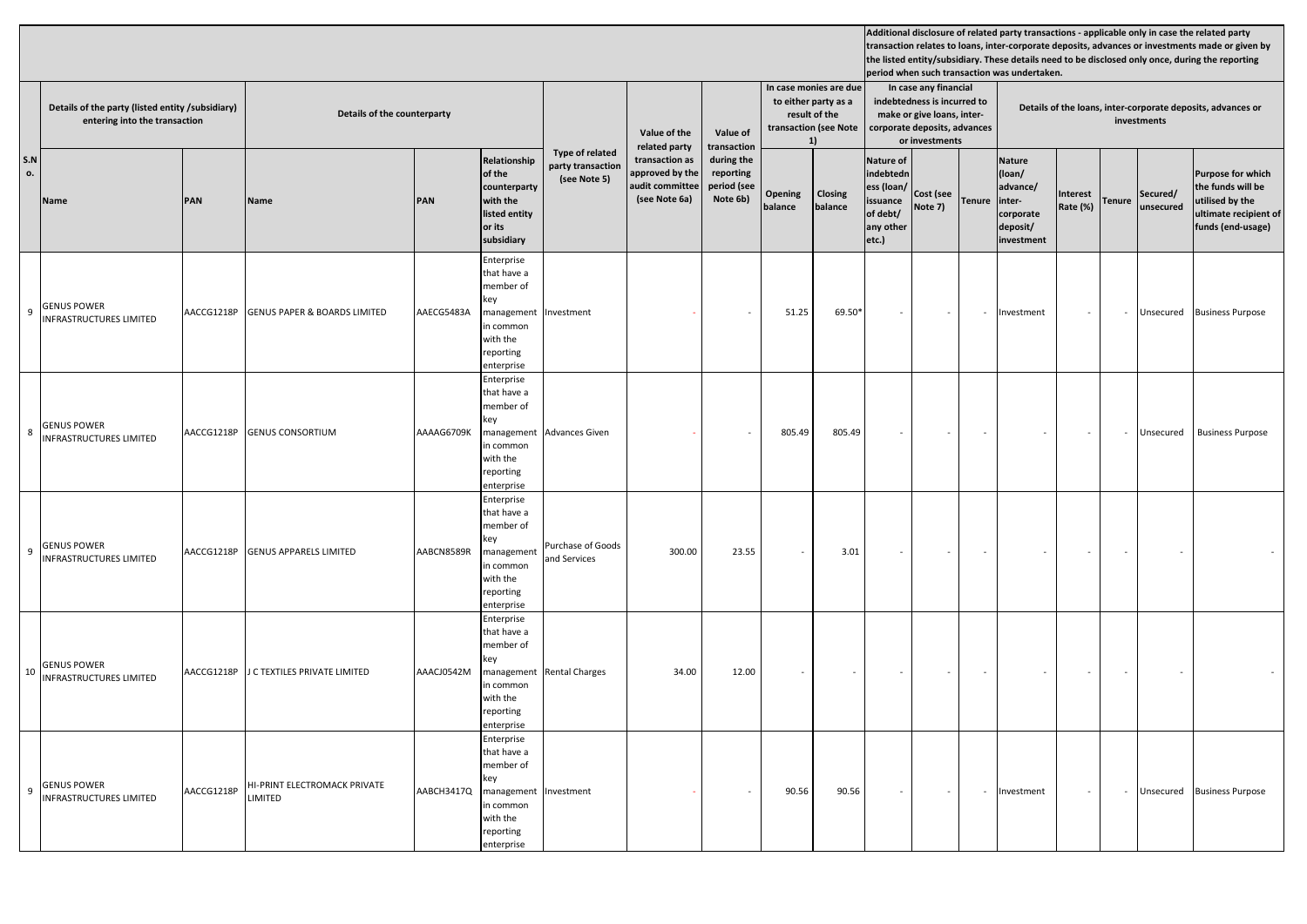|           | Details of the party (listed entity /subsidiary)<br>entering into the transaction |            | Details of the counterparty    |            |                                                                                                                 |                                                      | Value of the<br>related party                                         | Value of<br>transaction                            | In case monies are due<br>to either party as a<br>result of the<br>transaction (see Note<br>1) |                    |                                                                                           | In case any financial<br>indebtedness is incurred to<br>make or give loans, inter-<br>corporate deposits, advances<br>or investments |               | Details of the loans, inter-corporate deposits, advances or<br>investments           |                      |               |                          |                                                                                                                |  |  |
|-----------|-----------------------------------------------------------------------------------|------------|--------------------------------|------------|-----------------------------------------------------------------------------------------------------------------|------------------------------------------------------|-----------------------------------------------------------------------|----------------------------------------------------|------------------------------------------------------------------------------------------------|--------------------|-------------------------------------------------------------------------------------------|--------------------------------------------------------------------------------------------------------------------------------------|---------------|--------------------------------------------------------------------------------------|----------------------|---------------|--------------------------|----------------------------------------------------------------------------------------------------------------|--|--|
| S.N<br>ο. | Name                                                                              | PAN        | Name                           | PAN        | Relationship<br>of the<br>counterparty<br>with the<br>listed entity<br>or its<br>subsidiary                     | Type of related<br>party transaction<br>(see Note 5) | transaction as<br>approved by the<br>audit committee<br>(see Note 6a) | during the<br>reporting<br>period (see<br>Note 6b) | <b>Opening</b><br>balance                                                                      | Closing<br>balance | <b>Nature of</b><br>indebtedn<br>ess (loan/<br>issuance<br>of debt/<br>any other<br>etc.) | Cost (see<br>Note 7)                                                                                                                 | <b>Tenure</b> | <b>Nature</b><br>(loan/<br>advance/<br>inter-<br>corporate<br>deposit/<br>investment | Interest<br>Rate (%) | <b>Tenure</b> | Secured/<br>unsecured    | <b>Purpose for which</b><br>the funds will be<br>utilised by the<br>ultimate recipient of<br>funds (end-usage) |  |  |
|           | 10 GENUS POWER<br>INFRASTRUCTURES LIMITED                                         | AACCG1218P | KAILASH VIDYUT & ISPAT LIMITED | AACCG8585B | Enterprise<br>that have a<br>member of<br>key<br>management<br>in common<br>with the<br>reporting<br>enterprise | Investment                                           |                                                                       |                                                    | 11.59                                                                                          | 11.59              | $\sim$                                                                                    | $\sim$                                                                                                                               |               | Investment                                                                           | $\sim$               | $\sim$        |                          | Unsecured Business Purpose                                                                                     |  |  |
|           | 11 GENUS POWER<br>INFRASTRUCTURES LIMITED                                         | AACCG1218P | KAILASH INDUSTRIES LIMITED     | AAACK4875G | Enterprise<br>that have a<br>member of<br>key<br>management<br>in common<br>with the<br>reporting<br>enterprise | Investment                                           |                                                                       |                                                    | 34.88                                                                                          | 34.88              |                                                                                           |                                                                                                                                      |               | nvestment                                                                            |                      | $\sim$        |                          | Unsecured Business Purpose                                                                                     |  |  |
|           | 10 GENUS POWER<br>INFRASTRUCTURES LIMITED                                         | AACCG1218P | YAJUR COMMODITIES LIMITED      | AACCG8485D | Enterprise<br>that have a<br>member of<br>key<br>management<br>in common<br>with the<br>reporting<br>enterprise | Interest Income                                      |                                                                       | 49.58                                              |                                                                                                |                    |                                                                                           |                                                                                                                                      |               | $\sim$                                                                               |                      | $\sim$        | $\overline{\phantom{a}}$ |                                                                                                                |  |  |
|           | 11 GENUS POWER<br>INFRASTRUCTURES LIMITED                                         | AACCG1218P | YAJUR COMMODITIES LIMITED      | AACCG8485D | Enterprise<br>that have a<br>member of<br>key<br>management<br>in common<br>with the<br>reporting<br>enterprise | <b>Advances Given</b>                                | 1,000.00                                                              | 1,000.00                                           |                                                                                                | 1,000.00           | $\sim$                                                                                    | $\bar{\phantom{a}}$                                                                                                                  |               | Advance                                                                              | 9%                   | $\sim$        | Unsecured                | <b>Business Purpose</b>                                                                                        |  |  |
|           | 12 GENUS POWER<br>INFRASTRUCTURES LIMITED                                         | AACCG1218P | YAJUR COMMODITIES LIMITED      | AACCG8485D | Enterprise<br>that have a<br>member of<br>key<br>management<br>in common<br>with the<br>reporting<br>enterprise | Investment                                           |                                                                       |                                                    | 6,992.21                                                                                       | 7097.69*           | $\sim$                                                                                    | $\overline{\phantom{a}}$                                                                                                             |               | Investment                                                                           |                      | $\sim$        |                          | Unsecured Business Purpose                                                                                     |  |  |